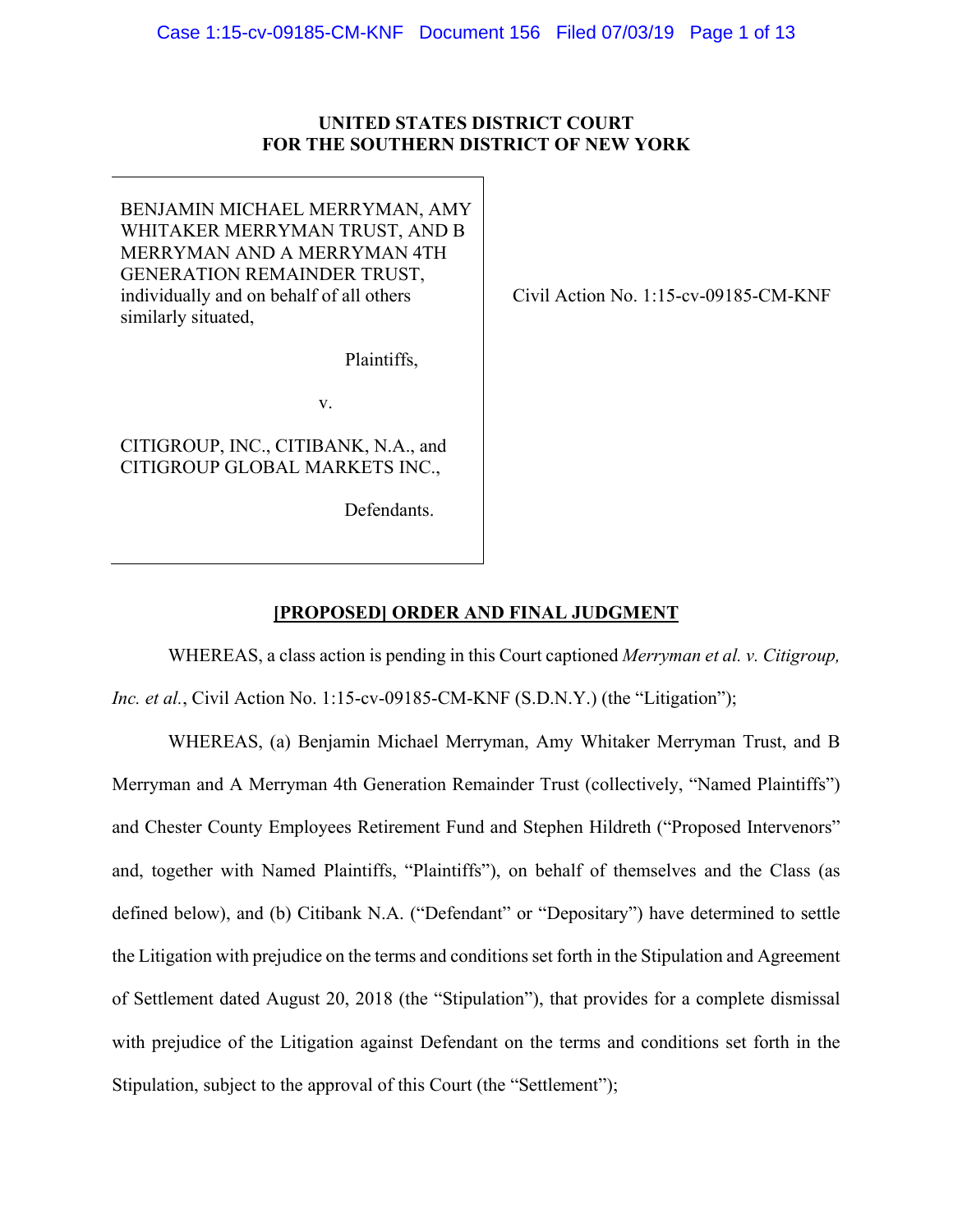## Case 1:15-cv-09185-CM-KNF Document 156 Filed 07/03/19 Page 2 of 13

WHEREAS, unless otherwise defined in this Order and Final Judgment, the capitalized terms used herein shall have the same meanings as they have in the Stipulation;

 WHEREAS, by Order dated September 4, 2018 (the "Preliminary Approval Order"), this Court: (a) preliminarily approved the Settlement; (b) approved Proposed Intervenors' motion to intervene in the Litigation for purposes of the Settlement only; (c) provisionally certified the Class solely for the purpose of effectuating the Settlement; (d) directed that notice of the proposed Settlement be provided to Class Members; (e) provided Class Members with the opportunity either to exclude themselves from the Class or to object to the Settlement; and (f) scheduled a hearing regarding final approval of the Settlement;

 WHEREAS, by Order dated February 14, 2019, this Court approved certain modifications to the notice plan and the schedule for approval of the Settlement (the "Notice Modification Order");

WHEREAS, due and adequate notice has been given to the Class;

 WHEREAS, the Court conducted a hearing on July 12, 2019 (the "Final Approval Hearing") to consider, among other things, (a) whether the terms and conditions of the Settlement are fair, reasonable and adequate to the Class, and should therefore be approved; and (b) whether a judgment should be entered dismissing the Litigation with prejudice as against Defendant; and

 WHEREAS, the Court having reviewed and considered the Stipulation, all papers filed and proceedings held herein in connection with the Settlement, all oral and written comments received regarding the Settlement, and the record in the Litigation, and good cause appearing therefor;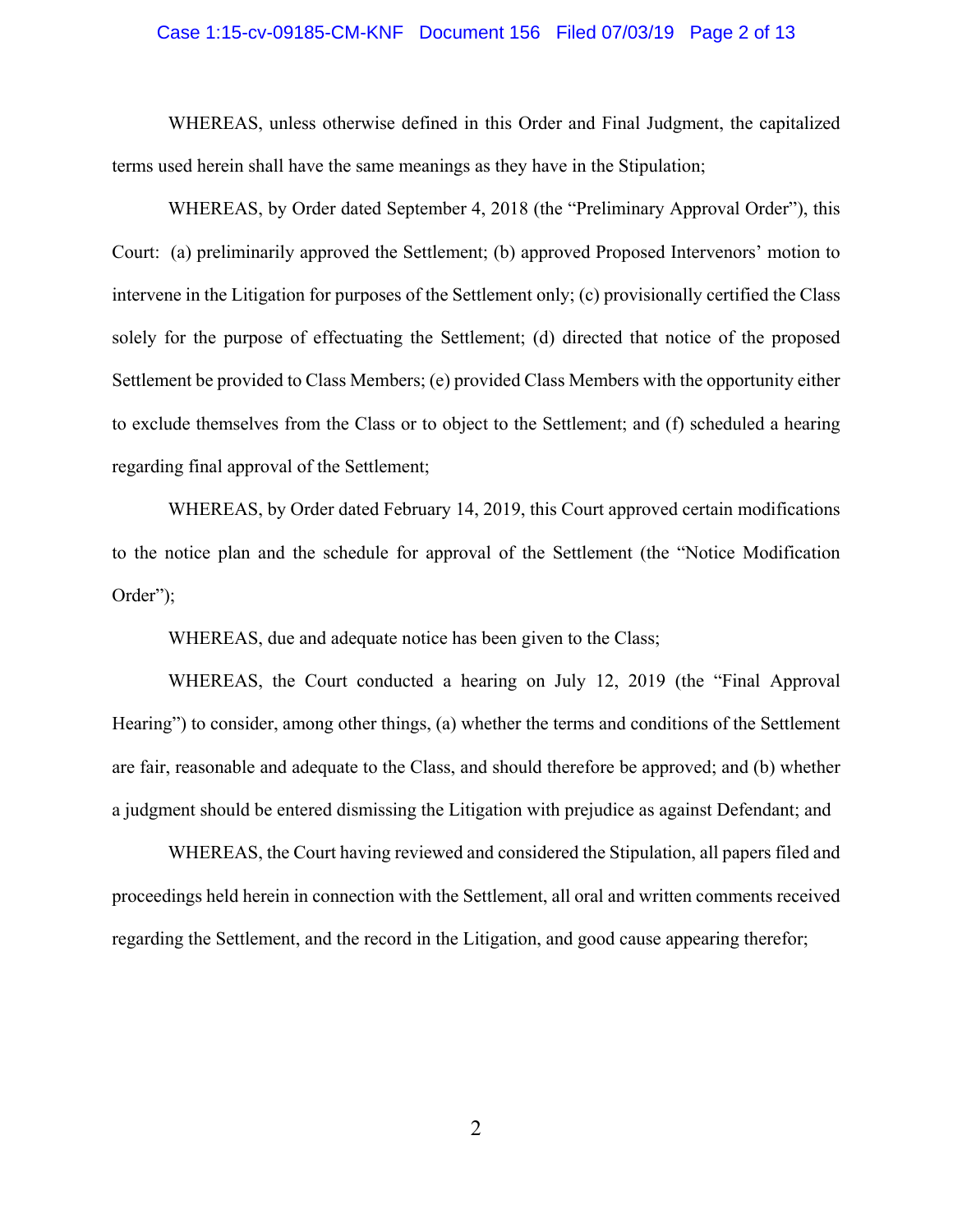### Case 1:15-cv-09185-CM-KNF Document 156 Filed 07/03/19 Page 3 of 13

## IT IS HEREBY ORDERED, ADJUDGED AND DECREED:

1. **Jurisdiction** – The Court has jurisdiction over the subject matter of the Litigation, and all matters relating to the Settlement, as well as personal jurisdiction over all of the Parties and each of the Class Members.

2. **Incorporation of Settlement Documents** – This Order and Final Judgment incorporates and makes a part hereof: (a) the Stipulation filed with the Court on August 20, 2018; and (b) the Notice, Postcard Notice, Banner Ads and Publication Notice, all of which were filed with the Court on May 24, 2019.

3. **Certification of the Class for Purposes of Settlement** – Pursuant to Rule 23 of the Federal Rules of Civil Procedure, this Court finally certifies, solely for purposes of effectuating the Settlement, this Litigation as a class action on behalf of a Class defined as all persons or entities (1) who received cash distributions from the Depositary-sponsored ADRs listed on Appendix 1 to the Stipulation from January 1, 2006 to September 4, 2018, inclusive, and who were damaged thereby (the "Damages Class"); and/or (2) who currently own the Depositary-sponsored ADRs listed on Appendix 1 to the Stipulation (the "Current Holder Class" and, together with the Damages Class, the "Class"). The Depositary and its officers, directors, legal representatives, heirs, successors, corporate parents, subsidiaries, and/or assigns, other than Investment Vehicles (which are not excluded) are excluded from the Class only to the extent that such persons or entities had a proprietary (i.e., for their own account) interest in the ADRs listed in Appendix 1 to the Stipulation and not to the extent that they have held the ADRs in a fiduciary capacity or otherwise on behalf of any third-party client, account, fund, trust or employee benefit plan that otherwise falls within the definition of the Class. Also excluded from the Class are any persons and entities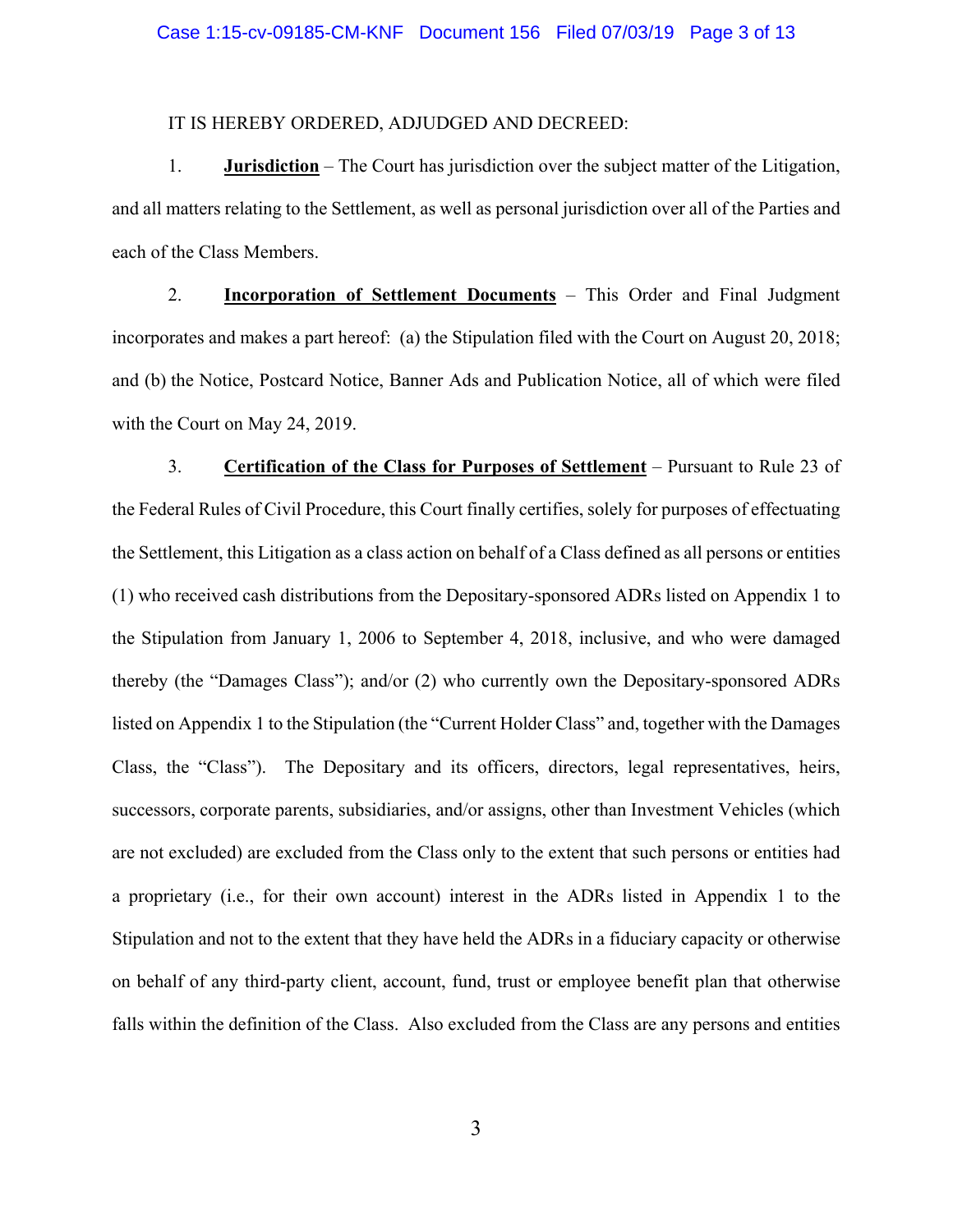#### Case 1:15-cv-09185-CM-KNF Document 156 Filed 07/03/19 Page 4 of 13

who or which exclude themselves from the Class by submitting a request for exclusion that is accepted by the Court, as listed on the attached Exhibit 1.

4. Plaintiffs are hereby appointed, for purposes of effectuating the Settlement only, as representatives for the Class for purposes of Federal Rule of Civil Procedure 23. Kessler Topaz Meltzer & Check, LLP, which was appointed by the Court to serve as Lead Counsel, is hereby appointed, for settlement purposes only, as counsel for the Class pursuant to Rules  $23(c)(1)(B)$  and (g) of the Federal Rules of Civil Procedure.

5. **Notice** – The Court finds that the dissemination of the Postcard Notice, the posting of the Notice on the Settlement Website, the publication of the Summary Notice and the service of the banner ads: (a) were implemented in accordance with the Preliminary Approval Order and Notice Modification Order; (b) constituted the best notice practicable under the circumstances; (c) constituted notice that was reasonably calculated, under the circumstances, to apprise Class Members of (i) the pendency of the Litigation; (ii) their right to exclude themselves from the Class; (iii) the effect of the proposed Settlement (including the Releases to be provided thereunder); (iv) Lead Counsel's motion for an award an attorneys' fees and reimbursement of Litigation Expenses (including Service Awards to Plaintiffs); (v) their right to object to any aspect of the Settlement, the Plan of Allocation and/or Lead Counsel's motion for attorneys' fees and reimbursement of Litigation Expenses; and (vi) their right to appear at the Final Approval Hearing; (d) constituted due, adequate, and sufficient notice to all persons and entities entitled to receive notice of the proposed Settlement; and (e) satisfied the requirements of Federal Rule of Civil Procedure 23, the Constitution of the United States (including the Due Process Clause), and all other applicable laws and rules.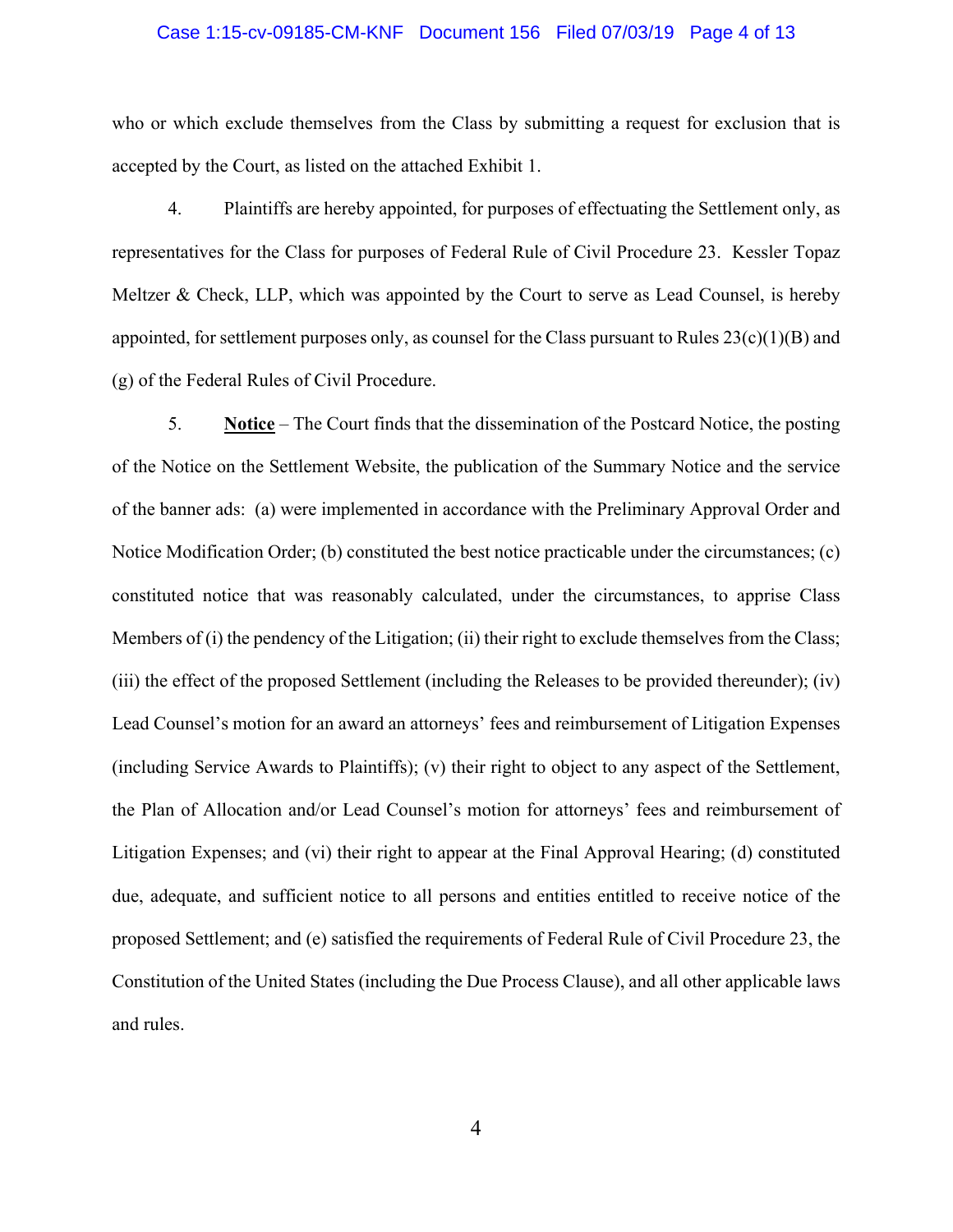#### Case 1:15-cv-09185-CM-KNF Document 156 Filed 07/03/19 Page 5 of 13

6. **CAFA and Additional Notice by Defendant** – The Court finds that the notice requirements set forth in the Class Action Fairness Act of 2005, 28 U.S.C. § 1715, to the extent applicable to the Litigation, have been satisfied. In addition, Defendant has fulfilled its requirement pursuant to the Stipulation of providing notice of the Additional Settlement Relief described in ¶ 13 of the Stipulation on the Depositary's Depositary Receipt Services website (https://www.citiadr.idmanagedsolutions.com/).

7. **Final Settlement Approval and Dismissal of Claims** – Pursuant to, and in accordance with, Rule 23 of the Federal Rules of Civil Procedure, this Court hereby fully and finally approves the Settlement set forth in the Stipulation in all respects (including, without limitation: the amount of the Settlement; the Releases provided for therein; and the dismissal with prejudice of the claims asserted against Defendant in the Litigation), and finds that the Settlement is, in all respects, fair, reasonable and adequate to the Class. The Parties are directed to implement, perform and consummate the Settlement in accordance with the terms and provisions contained in the Stipulation.

8. The Litigation is hereby dismissed with prejudice. The Parties shall bear their own costs and expenses, except as otherwise expressly provided in the Stipulation.

9. **Binding Effect** – The terms of the Stipulation and of this Order and Final Judgment shall be forever binding on Defendant, Plaintiffs and all Class Members (regardless of whether or not any individual Class Member submits a Claim Form, seeks or obtains a distribution from the Net Settlement Fund, or objected to the Settlement), as well as their respective successors and assigns. The persons and entities listed on Exhibit 1 hereto are excluded from the Class pursuant to request and are not bound by the terms of the Stipulation or this Order and Final Judgment.

5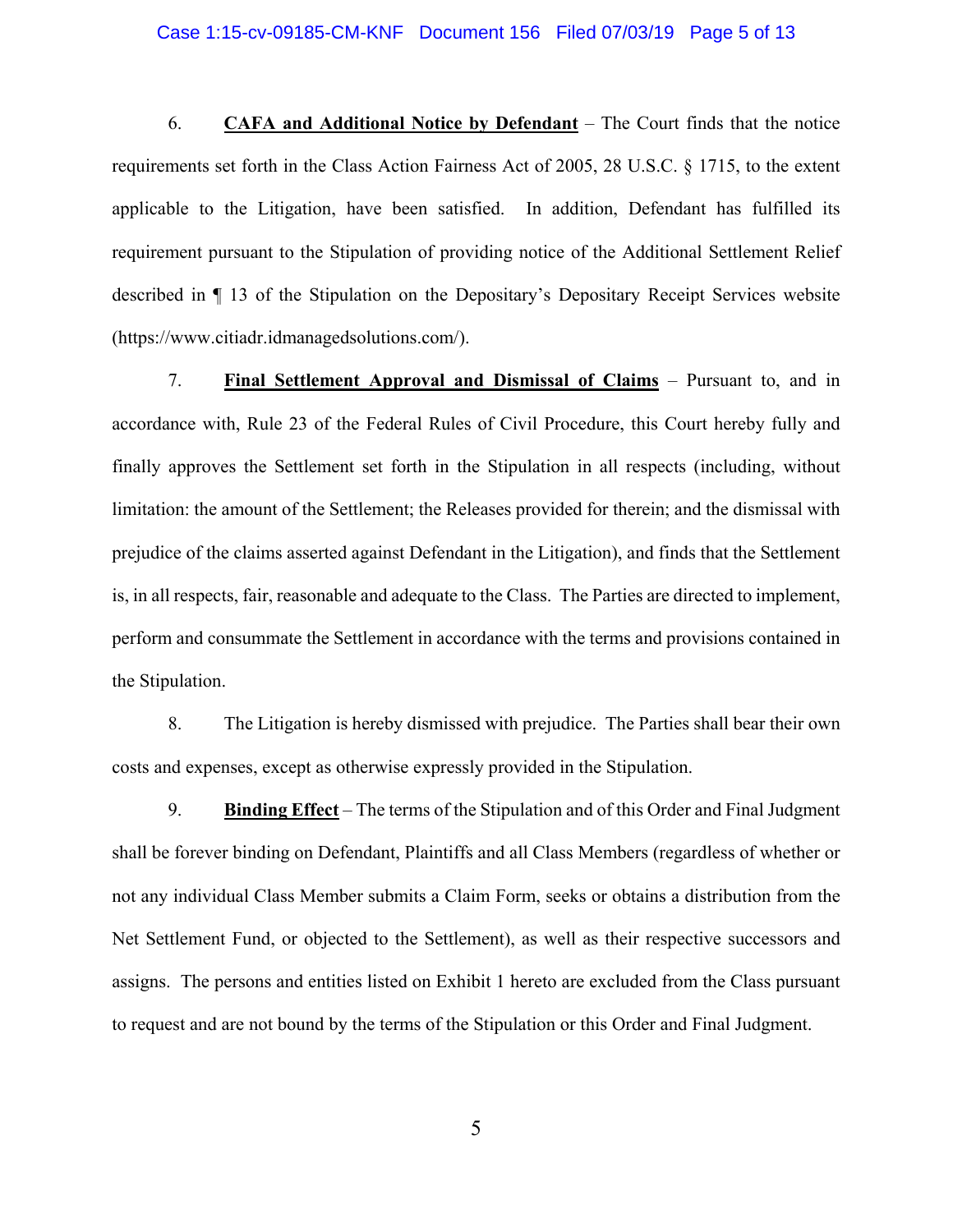#### Case 1:15-cv-09185-CM-KNF Document 156 Filed 07/03/19 Page 6 of 13

10. **Releases** – The Releases set forth in ¶¶ 7, 8 and 9 of the Stipulation, together with the definitions contained in ¶ 1 of the Stipulation relating thereto, are expressly incorporated herein in all respects. The Releases are effective as of the Effective Date. Accordingly, this Court orders that:

(a) Pursuant to this Order and Final Judgment, without further action by anyone, and subject to ¶ 11 below, upon the Effective Date of the Settlement, Plaintiffs and each member of the Class, on behalf of themselves and each of their respective heirs, executors, administrators, predecessors, successors, and assigns, in their capacities as such, shall be deemed to have, and by operation of law and of this Order and Final Judgment shall have, fully, finally and forever compromised, settled, released, resolved, relinquished, waived and discharged each and every Released Claim against any of the Defendant Released Parties, and shall forever be barred and enjoined from prosecuting any or all of the Released Claims against any of the Defendant Released Parties. All Class Members shall be bound by the terms of the Releases set forth in the Stipulation whether or not they obtain a recovery from the Settlement Fund, or seek, or actually receive a distribution from the Net Settlement Fund.

(b) Pursuant to this Order and Final Judgment, without further action by anyone, and subject to ¶ 11 below, upon the Effective Date of the Settlement, Plaintiffs and each member of the Class, on behalf of themselves and each of their respective heirs, executors, administrators, predecessors, successors, and assigns, in their capacities as such, shall be deemed to have, and by operation of law and of this Order and Final Judgment shall have, fully, finally and forever compromised, settled, released, resolved, relinquished, waived and discharged each and every Released Claim against the Unaffiliated Conversion Providers and any Issuer (as those terms are defined in ¶ 13(a), (d) of the Stipulation), as well as their respective affiliates, officers, directors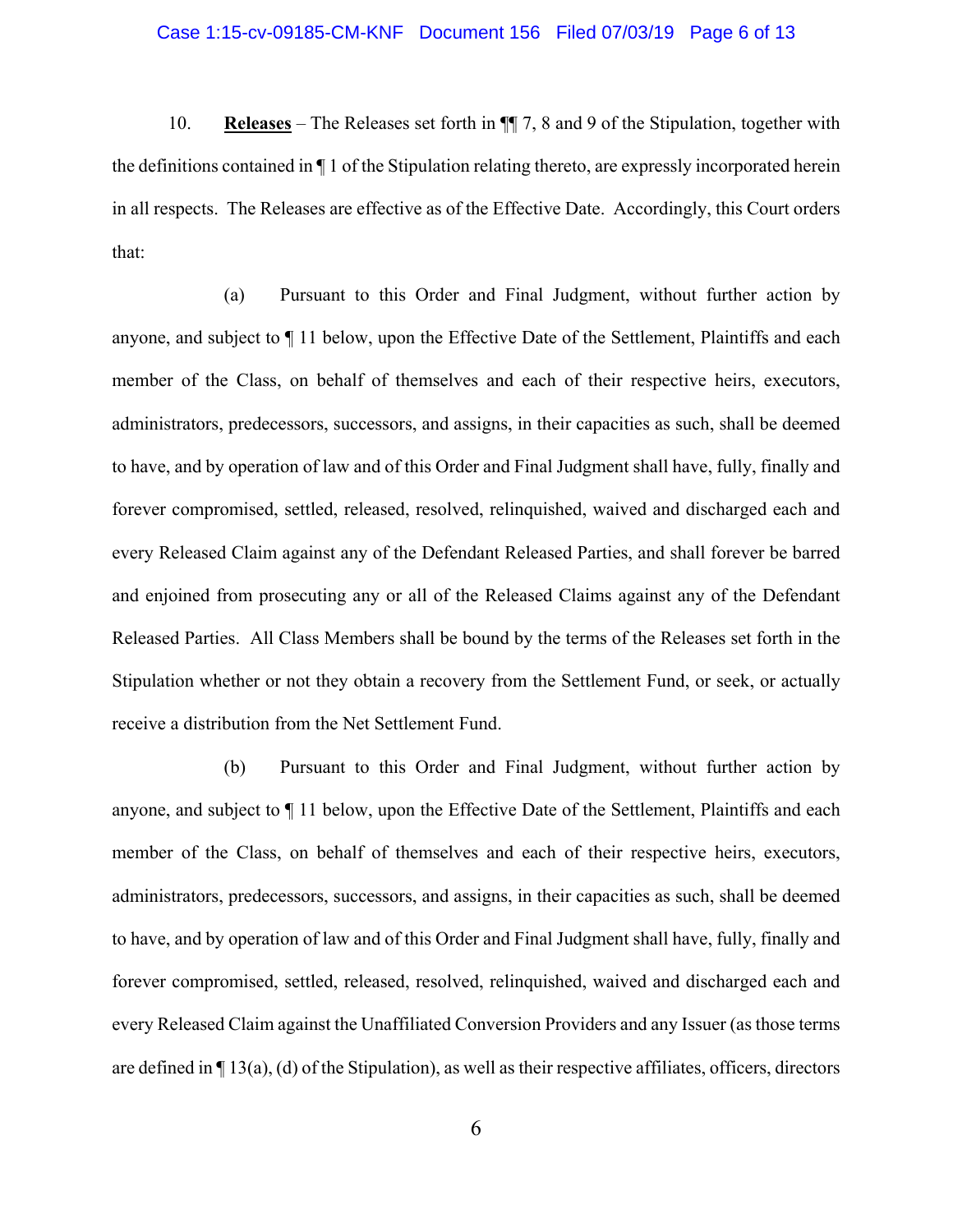#### Case 1:15-cv-09185-CM-KNF Document 156 Filed 07/03/19 Page 7 of 13

and employees, and shall forever be barred and enjoined from prosecuting any or all of the Released Claims against any of the Unaffiliated Conversion Providers and any Issuer, as well as their respective affiliates, officers, directors and employees. All Class Members shall be bound by the terms of the Releases set forth in the Stipulation whether or not they obtain a recovery from the Settlement Fund, or seek, or actually receive a distribution from the Net Settlement Fund.

(c) Pursuant to this Order and Final Judgment, without further action by anyone, and subject to ¶ 11 below, upon the Effective Date of the Settlement, Defendant shall be deemed to have, and by operation of law and of this Order and Final Judgment shall have, fully, finally and forever compromised, settled, released, resolved, relinquished, waived and discharged each and every Released Defendant Claim against the Plaintiff Released Parties, and shall forever be barred and enjoined from prosecuting any or all of the Released Defendant Claims against any of the Plaintiff Released Parties.

11. Notwithstanding  $\P 10(a) - (c)$  above, nothing in this Order and Final Judgment shall bar any action by any of the Parties to enforce or effectuate the terms of the Stipulation or this Order and Final Judgment.

12. **Rule 11 Findings** – The Court finds and concludes that the Parties and their respective counsel have complied in all respects with the requirements of Rule 11 of the Federal Rules of Civil Procedure in connection with the institution, prosecution, defense, and settlement of the Litigation.

13. **No Admissions** – Except as set forth in the Stipulation and in ¶ 14 below, neither this Order and Final Judgment and/or the Stipulation (whether or not consummated), nor any negotiations, proceedings, or agreements relating to the Stipulation, the Settlement, and any

7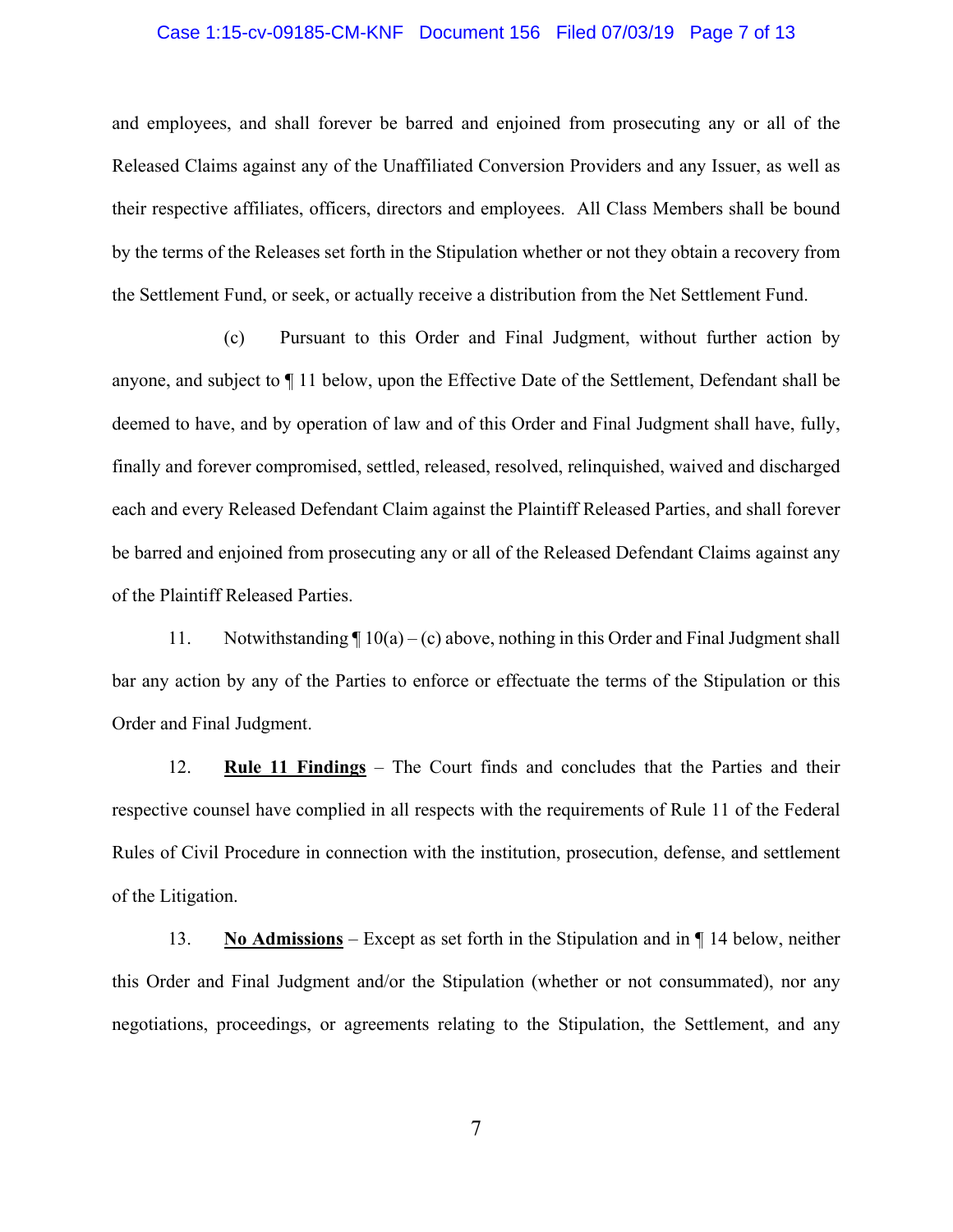#### Case 1:15-cv-09185-CM-KNF Document 156 Filed 07/03/19 Page 8 of 13

matters arising in connection with the settlement negotiations, proceedings, or agreements, shall be offered or received against any or all of the Released Parties for any purpose, and in particular:

(a) do not constitute, and shall not be offered or received against Defendant or the other Defendant Released Parties as evidence of, or construed as, or deemed to be evidence of any presumption, concession, or admission by Defendant or the Defendant Released Parties with respect to the truth of any fact alleged by Plaintiffs or any other Class Member or the validity of any claim that has been or could have been asserted in the Litigation or in any litigation or other proceeding, including but not limited to the Released Claims, or of any liability, damages, negligence, fault, or wrongdoing of Defendant or the Defendant Released Parties;

(b) do not constitute, and shall not be offered or received against Defendant or the other Defendant Released Parties as evidence of a presumption, concession, or admission of any fault, misstatement, or omission with respect to any statement or written document approved or made by Defendant or the Defendant Released Parties, or against Defendant, the Defendant Released Parties, Plaintiffs, or any other member of the Class as evidence of any infirmity in the claims or defenses that have been or could have been asserted in the Litigation;

(c) do not constitute, and shall not be offered or received against Defendant or the other Defendant Released Parties, as evidence of a presumption, concession, or admission with respect to any liability, damages, negligence, fault, infirmity, or wrongdoing, or in any way referred to for any other reason against Defendant or the Defendant Released Parties, in any other civil, criminal, or administrative action or proceeding, other than such proceedings as may be necessary to effectuate the provisions of the Stipulation;

8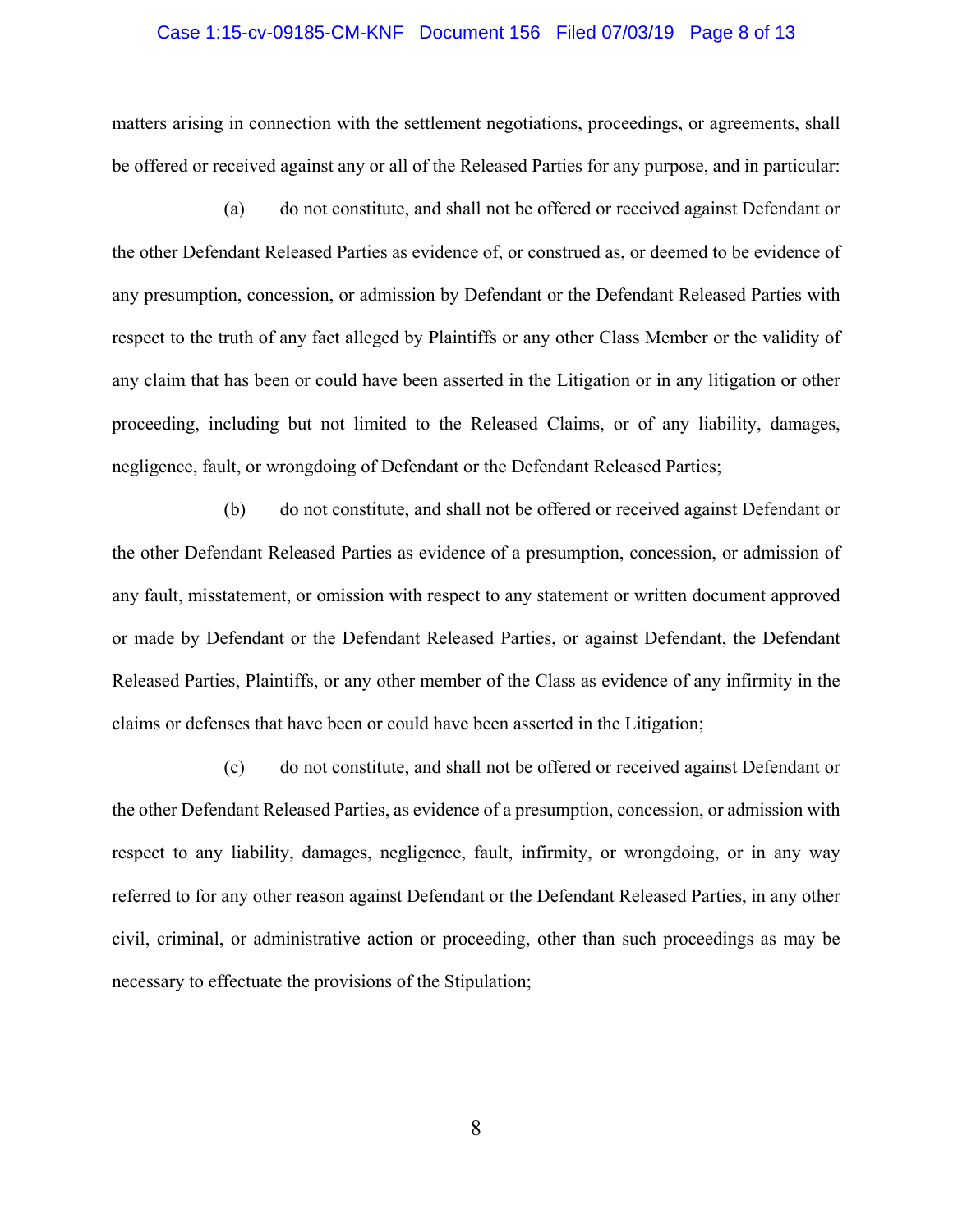## Case 1:15-cv-09185-CM-KNF Document 156 Filed 07/03/19 Page 9 of 13

(d) do not constitute, and shall not be construed against Defendant or the other Defendant Released Parties, as an admission or concession that the consideration to be given hereunder represents the amount which could be or would have been recovered after trial; or

(e) do not constitute, and shall not be construed as or received in evidence as an admission, concession, or presumption against Plaintiffs or any other Class Member that any of their claims are without merit or infirm, that a class should not be certified, or that damages recoverable under the complaints filed in the Litigation would not have exceeded the Settlement Amount.

14. The Released Parties, however, may file or refer to the Stipulation, this Order and Final Judgment, and/or any Claim submitted by a Class Member to effectuate the liability protection granted thereunder, including, without limitation, to support a defense or counterclaim based on principles of *res judicata*, collateral estoppel, release, good-faith settlement, judgment bar or reduction, or any theory of claim preclusion or issue preclusion or similar defense or counterclaim. The Released Parties may file the Stipulation and/or this Order and Final Judgment in any action that may be brought to enforce the terms of the Stipulation and/or this Order and Final Judgment. All Released Parties submit to the jurisdiction of the Court for purpose of implementing and enforcing the Settlement.

15. **Retention of Jurisdiction** – Without affecting the finality of this Order and Final Judgment in any way, this Court retains continuing and exclusive jurisdiction over: (a) the Parties for purposes of the administration, interpretation, implementation and enforcement of the Settlement; (b) the disposition of the Settlement Fund; (c) any motion for an award of attorneys' fees and/or Litigation Expenses by Lead Counsel in the Litigation that will be paid from the Settlement Fund; (d) any motion to approve the Plan of Allocation; (e) any motion to approve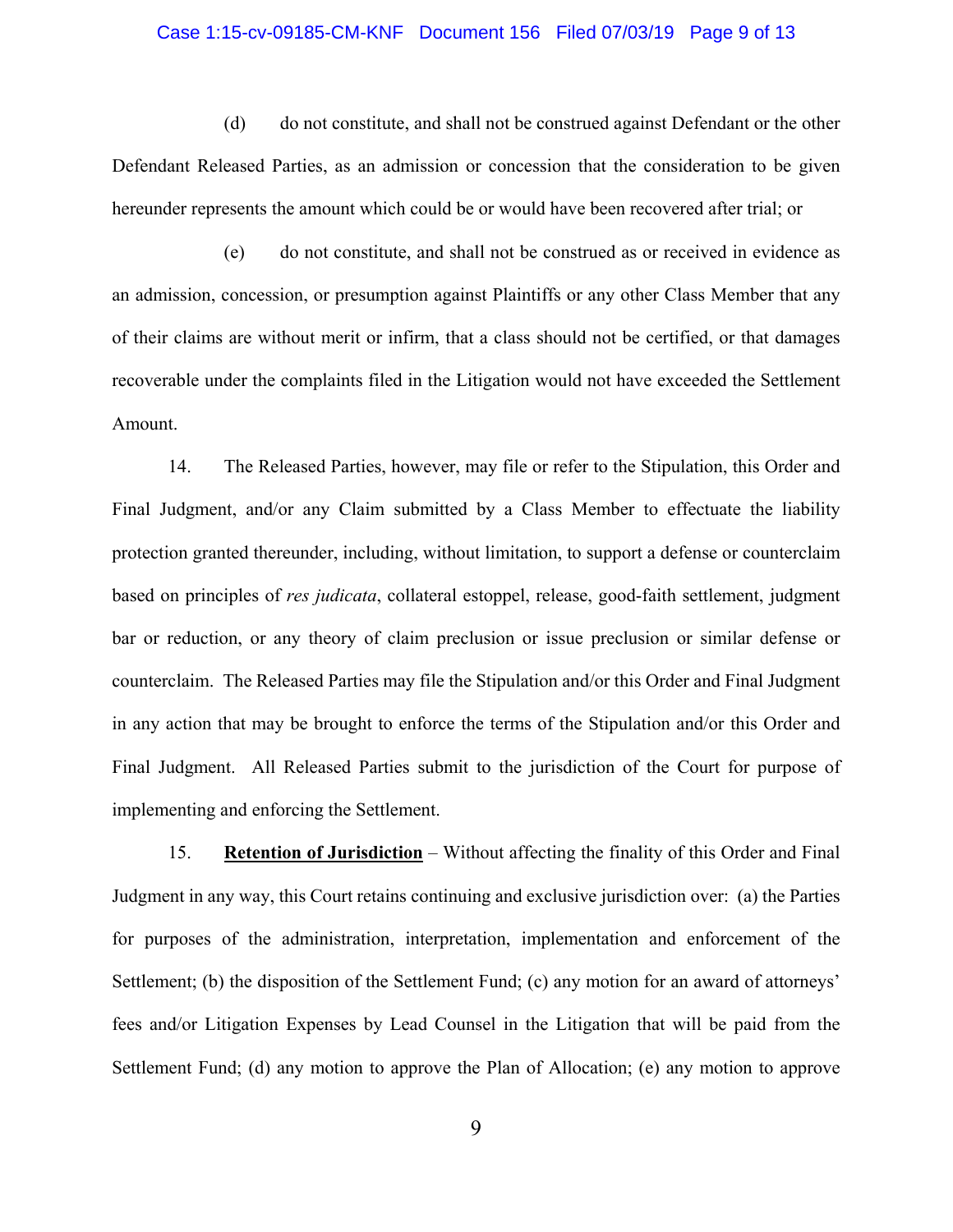#### Case 1:15-cv-09185-CM-KNF Document 156 Filed 07/03/19 Page 10 of 13

distribution of the Net Settlement Fund to Authorized Recipients; and (f) the Class Members for all matters relating to the Litigation.

16. Separate orders shall be entered regarding approval of a plan of allocation and the motion of Lead Counsel for an award of attorneys' fees and reimbursement of Litigation Expenses. Such orders shall in no way affect or delay the finality of this Order and Final Judgment and shall not affect or delay the Effective Date of the Settlement.

17. **Modification of the Agreement of Settlement** – Without further approval from the Court, Plaintiffs and Defendant are hereby authorized to agree to and adopt such amendments or modifications of the Stipulation or any exhibits attached thereto to effectuate the Settlement that: (a) are not materially inconsistent with this Order and Final Judgment; and (b) do not materially limit the rights of Class Members in connection with the Settlement. Without further order of the Court, Plaintiffs and Defendant may agree to reasonable extensions of time to carry out any of the provision of the Settlement.

18. **Termination of Settlement** – If the Settlement is terminated as provided in the Stipulation or the Effective Date of the Settlement otherwise fails to occur, this Order and Final Judgment shall be vacated, rendered null and void and be of no further force and effect, except as otherwise provided by the Stipulation, and this Order and Final Judgment shall be without prejudice to the rights of Plaintiffs, Class Members and Defendant, and the Parties shall be deemed to have reverted *nunc pro tunc* to their respective status in the Litigation immediately prior to the execution of the Term Sheet on June 26, 2018, as provided in the Stipulation. Except as otherwise provided in the Stipulation, in the event the Settlement is terminated in its entirety or if the Effective Date fails to occur for any reason, the balance of the Settlement Fund including interest accrued therein, less any Notice and Administration Costs paid, incurred or owing and less any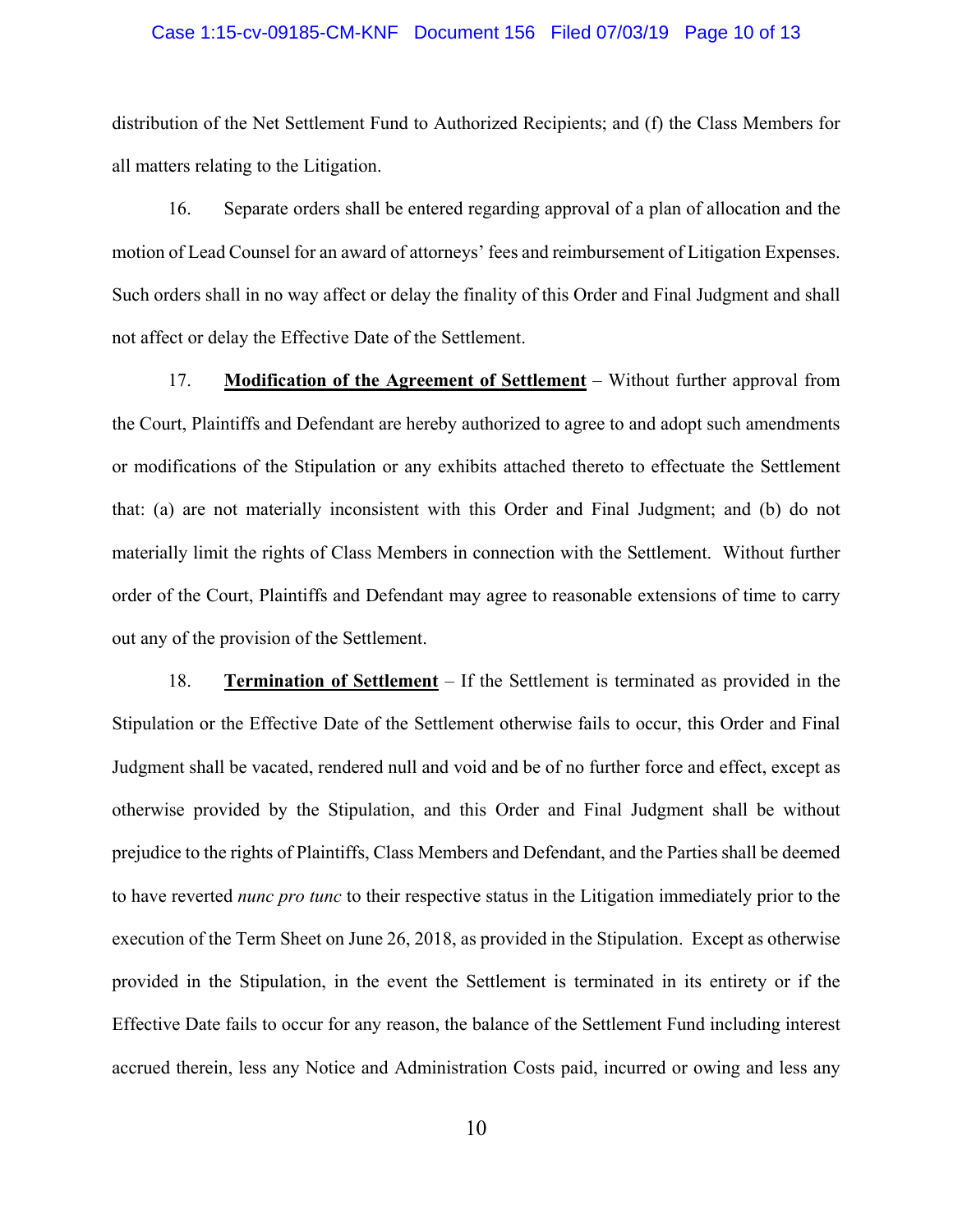## Case 1:15-cv-09185-CM-KNF Document 156 Filed 07/03/19 Page 11 of 13

Taxes and Tax Expenses paid, incurred or owing, shall be refunded to the Depositary (or such other Persons as the Depositary may direct) in accordance with the Stipulation.

19. **Entry of Final Judgment** – There is no just reason to delay the entry of this Order and Final Judgment and immediate entry by the Clerk of the Court is expressly directed.

SO ORDERED this \_\_\_\_\_\_\_\_ day of \_\_\_\_\_\_\_\_\_\_\_\_\_\_\_, 2019.

The Honorable Colleen McMahon United States District Judge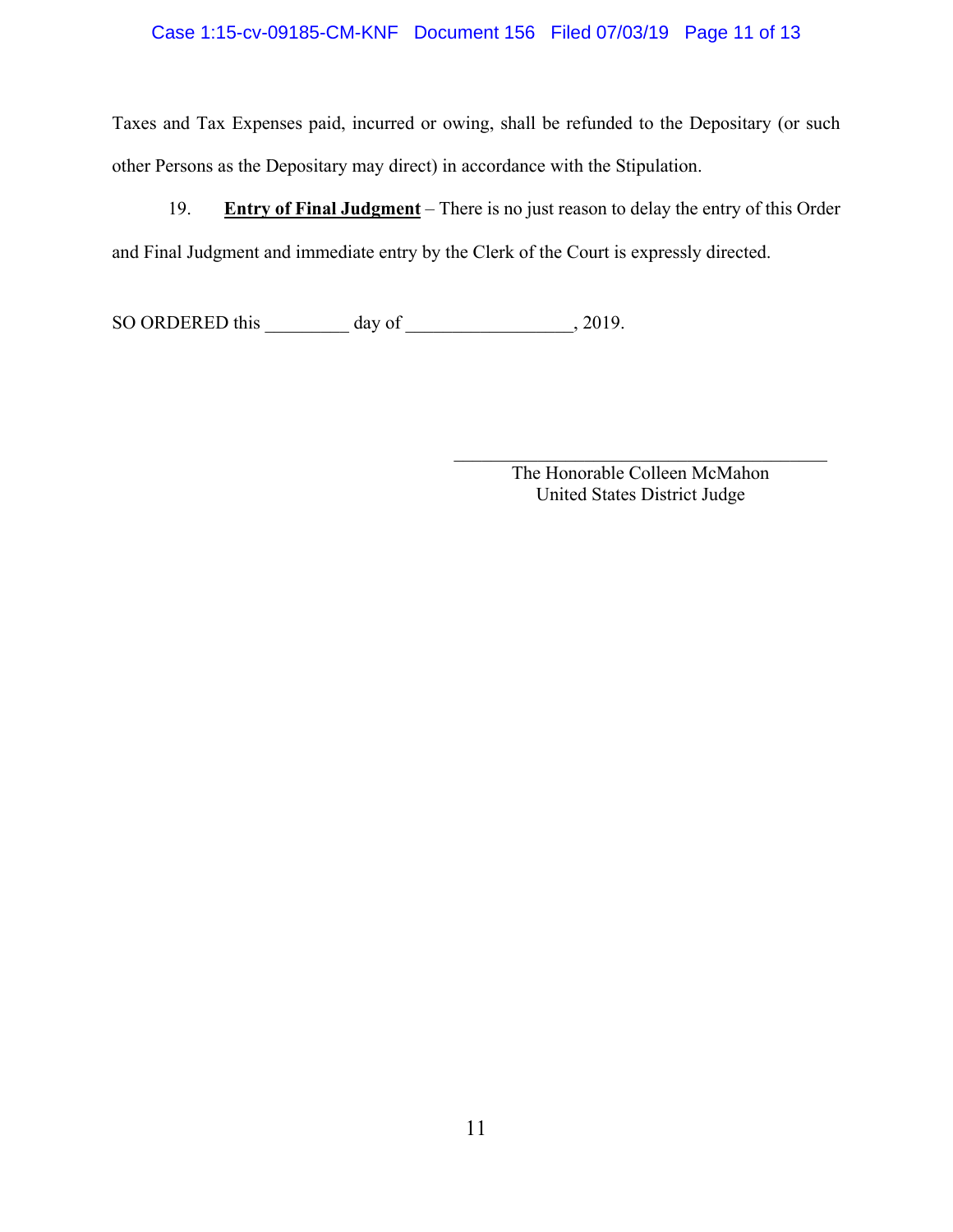## **Exhibit 1**

# **List of Persons and Entities Excluded from the Class Pursuant to Request**

- 1. Mary Ann Black New Orleans, LA
- 2. Joseph N. & Lois Jeanne Carinci Damascus, MD
- 3. James A. Davenport Midlothian, VA
- 4. Colemon O. Easom Lake, MS
- 5. Carole B. Embry Atlanta, GA
- 6. Erin Colleen Flanagan East Dennis, MA
- 7. James A. Flanagan East Dennis, MA
- 8. Ana C. Florez Sunnyvale, CA
- 9. Marilyn M. & Ernest C. Francis Treadwell, NY
- 10. William C. Franklin Iowa Park, TX
- 11. Bruce J. & Joyce F. Genrich Marinette, WI
- 12. Diane H. Halasz Easton, PA
- 13. Jane A. & Paul A. Jesus Jane A. Jesus Tr Ua 26-Sep-02 Hayward, CA
- 14. Constance Lenore & Richard Allen Johnson Port Republic, NJ
- 15. Ethel Mae & Jesse O. Kinkade Eugene, OR
- 16. Richard Knudsen, Richard Knudsen Living Trust Oak Lawn, IL
- 17. Michele Konert Goggans & Sarah K. Konert Fort Smith, AR
- 18. Paul S. Kring Point Blank TX
- 19. Geraldine Lagoon Camano Island, WA
- 20. Carlton & Joan Leach Westbrook, ME
- 21. Peter W. Legere Sullivan, ME
- 22. Martha R. McKnight South Fulton, TN
- 23. Bettie B. Miller, Trust UA Bettie B. Miller Trust 12-22-94 Redding, CA
- 24. Brian R. & Catherine N. Pabst Baldwin, MD
- 25. Janet L. & Steven W. Smith Dayton, VA